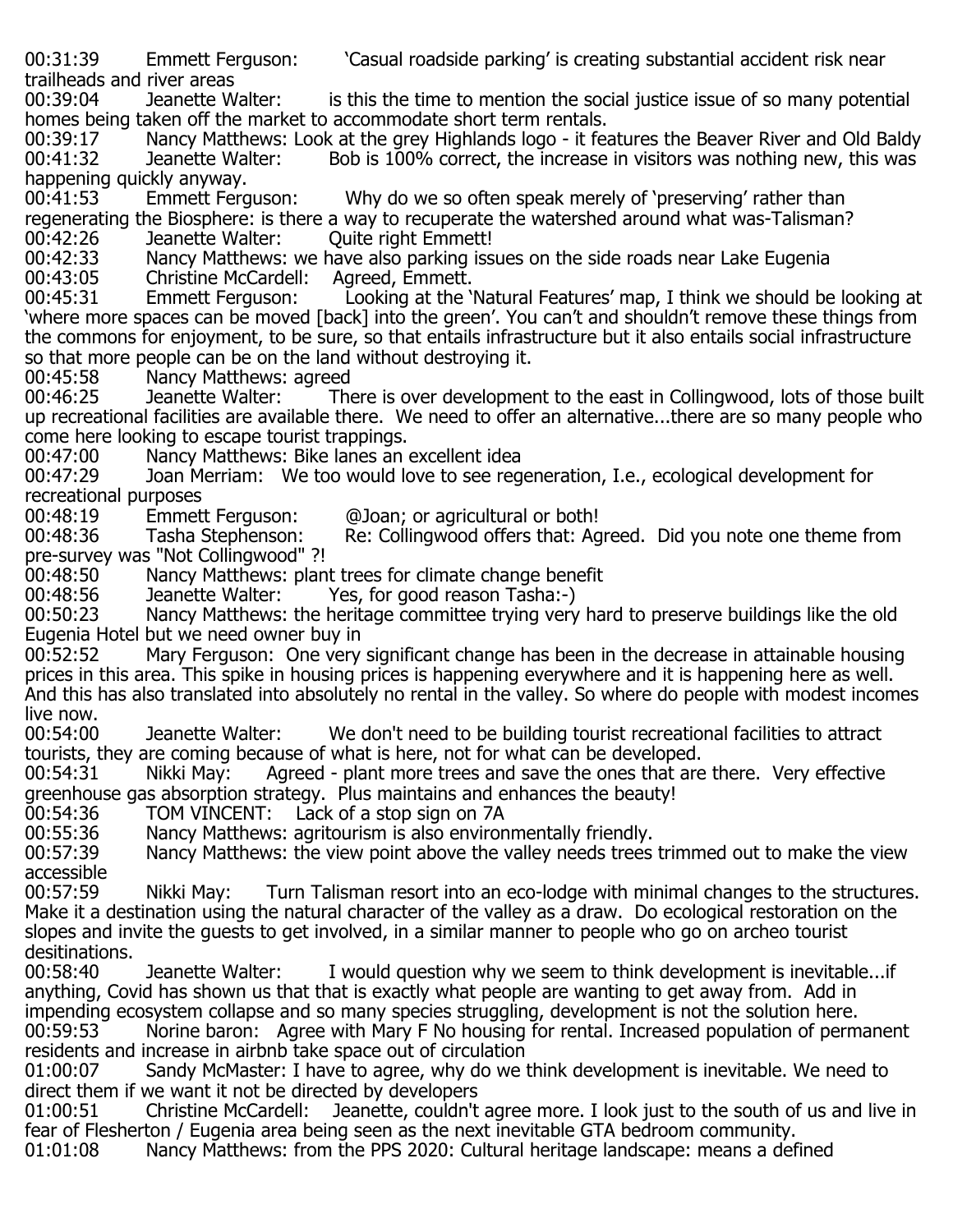geographical area that may have been modified by human activity and is identified as having cultural heritage value or interest by a community, including an Indigenous community. The area may include features such as buildings, structures, spaces, views, archaeological sites or natural elements that are valued together for their interrelationship, meaning or association. Cultural heritage landscapes may be properties that have been determined to have cultural heritage value or interest under the Ontario Heritage Act, or have been included on federal and/or international registers, and/or protected through official plan, zoning

by-law.<br>01:02:49 Emmett Ferguson: Recreation certainly, but narrowly focusing on skiing or any one 'way to have fun' is a massive risk, especially if the Biosphere is not #1 priority IMO<br>01:04:39 Nikki May: How long does skiing have up here with climate c

How long does skiing have up here with climate change? Making snow just adds to GHG. As a cross-country ski person I see that the snow quantity and persistence is dropping over time.<br>01:05:06

Nancy Matthews: redeveloping Talisman property as an accommodation and mixed recreational facility and environmental preserve has potential to be operated under the oversight of a community college with students doing coop terms in their field of interest

With climate change, it is expected that 80% of Ontario's ski hills will

close as they will be unable to run. Let's have a solution for people who want to visit. A passive eco-friendly lodge for hikers, bikers and nordic skiers wouldn't negatively impact the area. This has been done before in other

ecologically sensitive places on the planet.

01:06:55 Nancy Matthews: agreed!! 01:08:39 Emmett Ferguson: Or not even boaters… just rafting down in inner tubes too

01:09:09 Janine McGowan: highly disruptive to wildlife<br>01:09:46 Jeanette Walter: the inner tubes just dis

the inner tubes just discarded at the end of the tubing trip, beer cans in the river...huge problem!

Nancy Matthews: we have a lot of fishermen at Lake Eugenia, on the water and from the 8th line bridge. the garbage is phenomenal

01:10:04 Deanette Walter: Agreed Janine!!<br>01:10:50 Nancy Matthews: water quantity from 01:10:50 Mancy Matthews: water quantity from Lake Eugenia is controlled by OPG.<br>01:11:09 Mancy Matthews: wildlife is affected by water temperature/climate change

01:11:09 Nancy Matthews: wildlife is affected by water temperature/climate change.<br>01:11:13 Kim Harris: What is OPG?

01:11:13 Kim Harris: What is OPG?<br>01:11:24 Emmett Ferguson: Curv

Curve at 30  $\&$  13 is our old swimming hole and in the last 5-7 years it's frequently packed with people... I count ~4 cars on that curve just about each time I go to Markdale...<br>01:11:34 Nancy Matthews: Ontario Hydro - they operate the dam for water generation

01:11:34 Mancy Matthews: Ontario Hydro - they operate the dam for water generation<br>01:12:00 Emmett Ferguson: Lake Eugenia is only a big lake because of the dam...

01:12:00 Emmett Ferguson: Lake Eugenia is only a big lake because of the dam... for Hydro<br>01:12:06 Deanette Walter: Yes Emmett, this is tourist increase is not just with Covid.

 $01:12:06$  Deanette Walter: Yes Emmett, this is tourist increase is not just with Covid.<br> $01:13:55$  Emmett Ferguson: Strangely I think one of the most symbolic changes for

Strangely I think one of the most symbolic changes for me is the scars on the rocks on the trail now that all people seem to be using serious metal spikes to deliberately scar the rocks as they go…

01:15:51 Deanette Walter: Collingwood has tons of recreational activities.<br>01:17:26 Mancy Matthews: if 3-400 new homes go into Markdale, any rec facil

Nancy Matthews: if 3-400 new homes go into Markdale, any rec facilities there will become very busy. Tom is right about more recreation for kids in the valley

01:18:42 Jeanette Walter: How do you keep rural areas rural?<br>01:19:13 Kim Harris: Stronger legislation

01:19:13 Kim Harris: Stronger legislation<br>01:19:21 Nancy Matthews: Lake Eugenia is

01:19:21 Mancy Matthews: Lake Eugenia is monitored by Grey Sauble Conservation<br>01:19:45 Jon Game: Good point.

01:19:45 Jon Game: Good point.<br>01:23:33 Mary Ferguson: Too many Mary Ferguson: Too many hang gliders died - I remember emergency crews trying to retrieve people - so they stopped that activity.<br>01:23:39 Emmett Ferguson:

No land is uninhabited, but we all share a responsibility to make sure others can inhabit in future!

01:24:18 Deanette Walter: Agreed Emmett!<br>01:24:26 Don Game: Is there a long term co

Is there a long term conservation plan to ensure tree cover and the water shed is protected?<br>01:27:58 Emmett Ferguson:

The 'corridor' as such has definitely become the focus of a lot of the emergent 'tour-ism'; Grey 13 as a cycling focus has cropped up precisely because the road 'follows the river'

in a very picturesque way...<br>01:28:42 Janine McGov Janine McGowan: the urban sprawl from Orangeville and Shelburne has unquestionably driven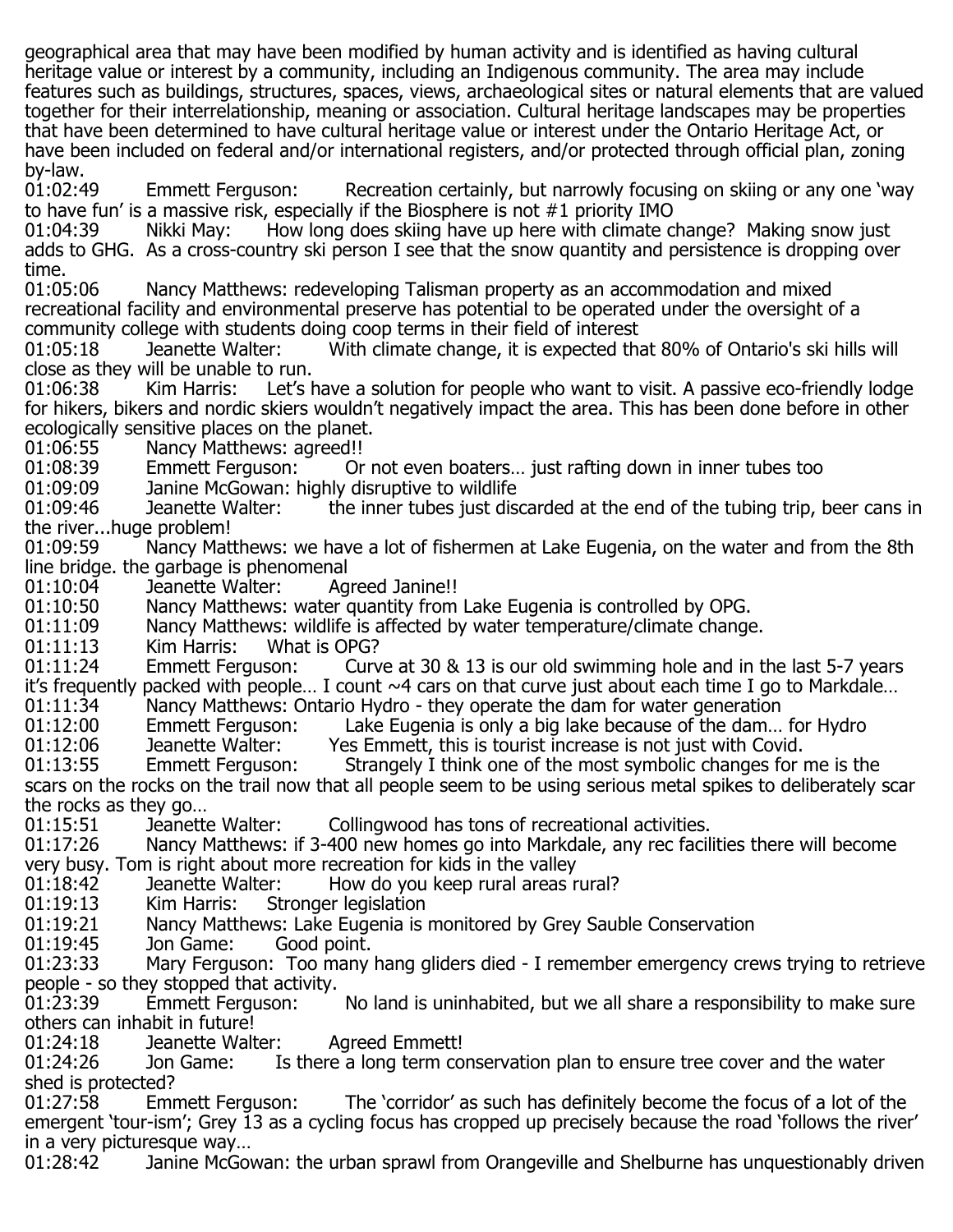a large amount of wildlife (birds of prey, puma, bear) up to Grey and Bruce. Where will they go if habitat destruction continues to suffer from tremendous anthropocentric pressures?<br>01:28:56 Sue Smart: any way to reroute the truck traffic specifically

Sue Smart: any way to reroute the truck traffic specifically outside of the corridor, providing alternative access to meaford etc?

01:29:49 Jeanette Walter: Very good question Janine!<br>01:31:47 Kirsten Mogg: Natural scenic respite

01:31:47 Kirsten Mogg: Natural scenic respite<br>01:31:53 Barbara Pearn: Preservation

01:31:53 Barbara Pearn: Preservation<br>01:32:08 Janine McGowan: zero humai

01:32:08 Janine McGowan: zero human access<br>01:32:11 Erica Ferguson: I am furious with Gre

Erica Ferguson: I am furious with Grey Highlands council for aligning themselves with Brian Ellis and his corporation regarding Talisman and a potential sale that would line the pockets of corporate interests at our expense. I was on the "Talisman Task Force" of volunteers that came up with a plan to do something creative and respectful at the Talisman site, and the previous council sold Talisman prior to us even finishing our work in 2014/15. Now Council has re-partnered with the same group that has prevented Talisman from coming closer to its highest and best use (that the regional communities could determine), and is considering selling Talisman - again - to private interests, despite the wishes clearly being stated here. As a rural planner, what has happened in terms of Talisman is close to unforgivable, and Council now has the possibility to do right by the people who elected them. If they do not seize this opportunity than all this effort - and all the effort from 2014/15 has been for naught.<br>01:32:44 Tasha Stephenson: irreplaceable natural t

01:32:44 Tasha Stephenson: irreplaceable natural treasure<br>01:33:20 Jon Game: Will Talisman be discussed?

01:33:20 Jon Game: Will Talisman be discussed?<br>01:33:35 Emmett Ferguson: River, Rock, and Va

01:33:35 Emmett Ferguson: River, Rock, and Valley<br>01:34:04 Tasha Stephenson: wild creatures

01:34:04 Tasha Stephenson:<br>01:34:05 Kirsten Mogg: Fou

01:34:05 Kirsten Mogg: Four season low impact recreation for all abilities<br>01:34:11 Jon Game: Trees

01:34:11 Jon Game:<br>01:34:20 Emmett Fer

01:34:20 Emmett Ferguson: More Trees<br>01:34:24 Barbara Pearn: Amazing views

01:34:24 Barbara Pearn: Amazing views<br>01:34:24 Norine baron: Re-creation- bo

01:34:24 Norine baron: Re-creation- body and mind.<br>01:34:36 Erica Ferguson: as a planner I'm baffled by h

Erica Ferguson: as a planner I'm baffled by how this Talisman situation has played out. As a physician I'm continually amazed that the relevance of natural spaces to the health and mental health of our citizens takes a backseat to the desires of corporate and development interests.

Christine McCardell: A valued and valuable space for all species who share it. (Sorry, I can't seem to get rid of my overlap on the whiteboard).

Erica Ferguson: we need natural/protected/well managed places far more than we need more tax income from new subdivisions.

01:36:27 David Brodie: Healthy environment for all<br>01:36:36 Deanette Walter: Yes, yes, yes Erica!

01:36:36 Jeanette Walter: Yes, yes, yes Erica!<br>01:37:29 Joan Merriam: Hopefully Talisman will be

01:37:29 Joan Merriam: Hopefully Talisman will be discussed<br>01:37:32 Peter Mitchell: Valley as"campus for learning

01:37:32 Peter Mitchell: Valley as"campus for learning<br>01:37:33 Emmett Ferguson: Regenerative foodwa

01:37:33 Emmett Ferguson: Regenerative foodways<br>01:38:05 David Clarke: Need to manage how the interne

David Clarke: Need to manage how the internet (google) represents the valley and the resources available.<br>01:39:04 Kirste

01:39:04 Kirsten Mogg: Stewards of the valley<br>01:39:15 Barbara Pearn: The Beaver Valley is a

Barbara Pearn: The Beaver Valley is an amazing place for artists to paint outdoors or photograph. This is something I have not heard yet.<br>01:39:22 Barbara Elliott Black: Community gard

Barbara Elliott Black: Community gardens for regenerative farming and other activities to connect with nature<br>01:39:45 Kathe

01:39:45 Katherine Carson: Absolutely Erica and when is it going to be discussed?<br>01:39:47 Tasha Stephenson: Bingo, Tom Vincent re: educating newcomers and ne Bingo, Tom Vincent re: educating newcomers and newbies to the

outdoors<br>01:40:05 Janine McGowan: Erica is speaking to a larger issue at hand, and a change is required with how developers come in and can destroy an ecozone that took centuries to establish, and for a bulldozer to destroy in 2 months.<br>01:40:42 Peter

01:40:42 Peter Mitchell: valley as "campus for learning" about Mother Nature - field camp, field college<br>01:41:43 David Clarke: great example maybe duntroon highlands golf/ café/ trails/ retreat 01:41:43 David Clarke: great example maybe duntroon highlands golf/ café/ trails/ retreat<br>01:42:36 Nikki May: Start with the UNESCO Biosphere Reserve label and denaturalize as

Start with the UNESCO Biosphere Reserve label and denaturalize as much as possible in conjunction with farming/rural landscape. Then make it a eco-tourist destination where the natural world and rural country-side are the draw. Use this for education, forest bathing and other mental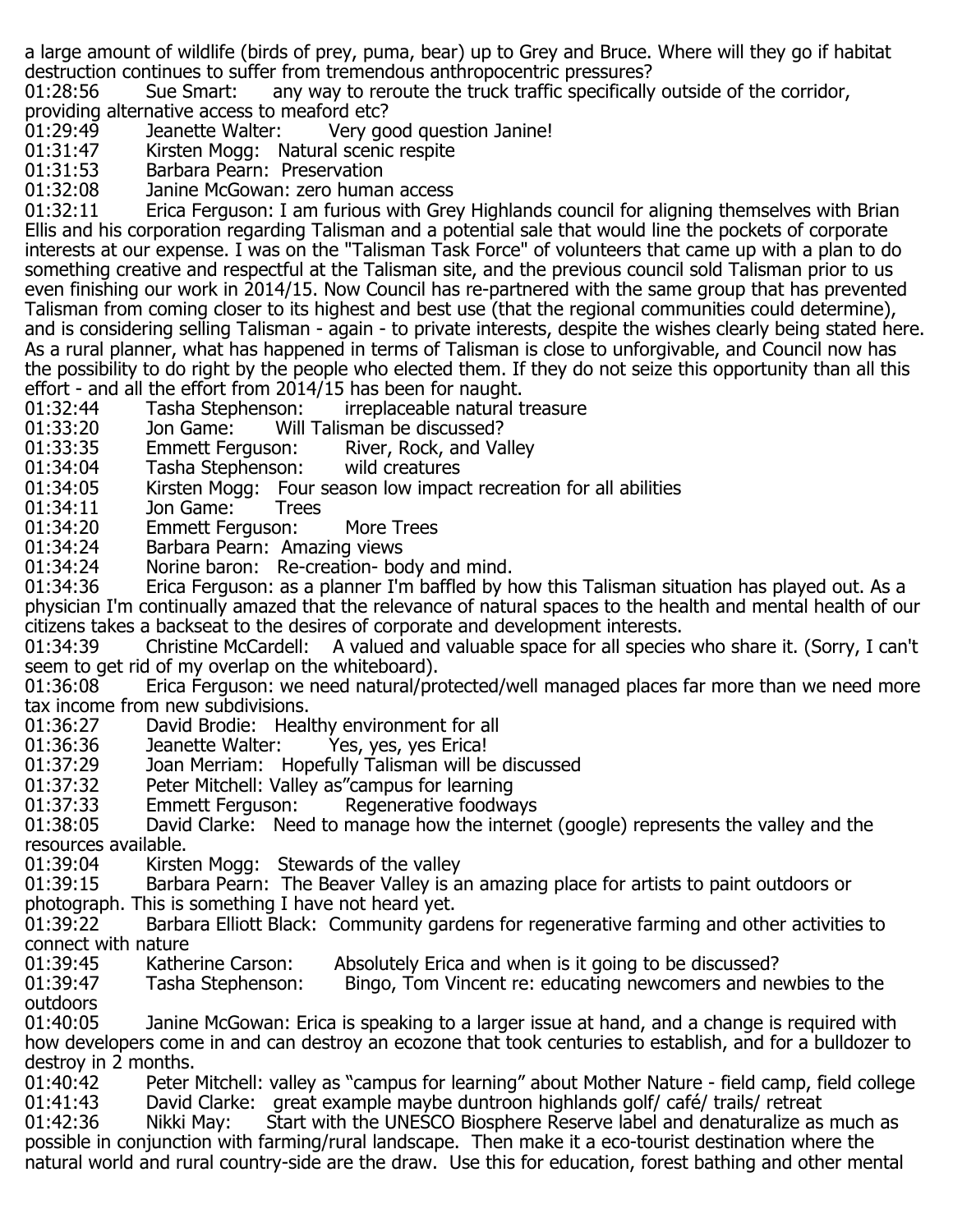and physical health opportunities so that eco-tourists can start to put together the pieces and understand the values of nature -both beauty and biodiversity and ecosystem services.<br>01:43:08 Mikki May: Sorry - I meant to type - Renaturalisation 01:43:08 Mikki May: Sorry - I meant to type - Renaturalisation<br>01:43:42 Barbara Elliott Black: Nikki - wonderful suggestions!! 01:43:42 Barbara Elliott Black: Nikki - wonderful suggestions!!<br>01:43:47 Cassondra Dillman: This is a different geography a This is a different geography and a national park, but amazing to navigate as a tourist whether on foot, car, bike, or kayak https://fundytrailparkway.com/ 01:44:30 Emmett Ferguson:<br>01:44:56 Norine baron: Agr Norine baron: Agreed Tasha -Development must be both sustainable and economically sound.<br>01:45:25 01:45:25 Janine McGowan: Airbnb and rentals are killing sustainable housing in the area<br>01:45:36 Mancy Matthews: the maiority of Chapmans workers commute an hour or more 01:45:36 Mancy Matthews: the majority of Chapmans workers commute an hour or more to Markdale<br>01:45:52 Deanette Walter: So much ves to your comment Janine! 01:45:52 Jeanette Walter: So much yes to your comment Janine!<br>01:46:42 Jon Game: Protection 01:46:42 Jon Game:<br>01:47:01 Janine McG 01:47:01 Janine McGowan: the economy and the environment shouldn't be separated<br>01:47:22 Katherine Carson: Protect what is there now 01:47:22 Katherine Carson: Protect what is there now I don't believe it's useful or helpful to 'choose just one priority'; priorities must always be balanced. Nancy Matthews: sustainable development should also be appropriate to the scenery and the locale<br>01:47:41 01:47:41 Jeanette Walter: We are nothing without healthy ecosystems, so without putting the environment first we cannot have any positive economic development.<br>01:47:52 – Allan Avis: Inclusivity - not elitism 01:47:52 Allan Avis: Inclusivity - not elitism<br>01:47:58 Kirsten Mogg: You can 01:47:58 Kirsten Mogg: You can<br>01:48:00 Nikki May: I would ch I would choose sustainable development but it is too cliched now. It needs to be VERY sensitive to the needs of sustaining natural systems etc 01:48:06 Barbara Elliott Black: How about regenerative development vs sustainable development 01:48:16 Tasha Stephenson: For education, we could collaborate with other groups, like BT bu For education, we could collaborate with other groups, like BT but also Ontario Nature (I think it was), for example, piloted a "Learn to Camp" for new immigrants. Cool.<br>01:48:26 Emmett Ferguson: I'd be with Barbara on that one probably : ) 01:48:26 Emmett Ferguson: I'd be with Barbara on that one probably ; )<br>01:48:33 Kirsten Mogg: Long term thinking 01:48:33 Kirsten Mogg: Long term thinking<br>01:49:03 Emmett Ferguson: What was r What was meant by 'quality of life' in this context as distinct from the others?<br>01:49:50 01:49:50 Morine baron: Quality of life is too wide and it is subject to debate !<br>01:50:15 Sue Smart: Our number one hope for the Beaver Valley is maintai Sue Smart: Our number one hope for the Beaver Valley is maintaining a sense of local character that is true to the roots of the area. We are a young family and think that the valley's ability to self sustain itself - local agriculture, local farm to table, locally run and owned establishments, and the lack of big chains is paramount. We hope that our family can continue to live in an area that fosters a strong sense of community and pride in retaining local roots and heritage. 01:50:47 Barbara Pearn: Preserve what is there for the future generations.<br>01:50:47 Sue Smart: Agree 'quality of life' means something different to 01:50:47 Sue Smart: Agree 'quality of life' means something different to different people<br>01:52:20 Emmett Ferguson: Sustainable Development: doing things as if we are respon Sustainable Development: doing things as if we are responsible to all past, present and future generations<br>01:52:22 Kirsten Mogg: Sustai Kirsten Mogg: Sustainable development considers the "commons" inclusive of natural, built, human and history<br>01:52:32 Allan Avis: 01:52:32 Allan Avis: Actions that can continue through time - do no harm and correct past errors<br>01:52:45 Tasha Stephenson: Sustainable Development = Not foreclosing future options; ie. noth Sustainable Development = Not foreclosing future options; ie. nothing that can't be naturally reversed<br>01:53:06 Barbara Pearn: I 01:53:06 Barbara Pearn: Do not cause species to go extinct<br>01:53:17 Mancy Matthews: passive recreation is inexpensive Nancy Matthews: passive recreation is inexpensive 01:55:42 Jeanette Walter: not trying to make every place a replica of another, if you want facilities offered in a bigger centre, move to that area. Don't try to develop every place to offer all facilities, that just destroys small places. 01:56:36 Gill Longden: Agree Tom 01:56:46 Erica Ferguson: I agree Jeanette 01:57:48 Jon Game: It is an issue that you should be addressing<br>01:57:55 Janine McGowan: What about the demand for wate What about the demand for water any new developments at Talisman

would cause?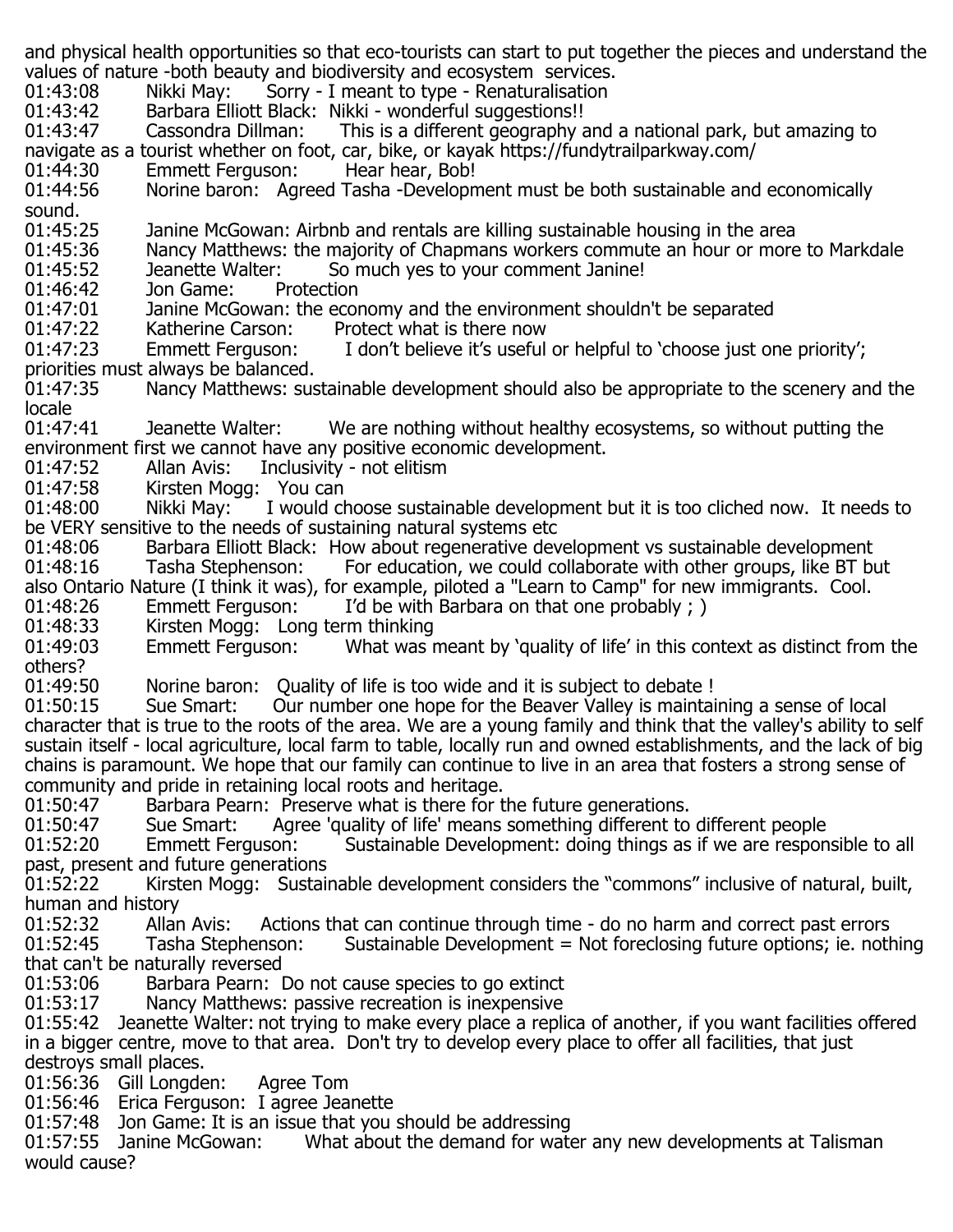- 01:58:00 Jon Game: We need to discuss this<br>01:58:30 Emmett Ferguson: Agreed, Bob
- 01:58:30 Emmett Ferguson:
- 01:58:44 David Clarke: and when are they opening Eugenia Falls<br>01:58:55 Janine McGowan: I collect garbage at least twice a mo
- I collect garbage at least twice a month along Lower Valley road...it's depressing
- 01:59:00 Jon Game: It seems like we are avoiding the discussion around Talisman?
- 01:59:03 Jon Game: Why is that?<br>01:59:51 Jeanette Walter: Yes we
- Jeanette Walter: Yes we do need to discuss Talisman...this is a critical piece where the municipality can become visionary and a leader in rural communities.
- 02:00:35 Erica Ferguson: Talisman is not included as a "Point of Interest"....?<br>02:00:45 Tasha Stephenson: Excellent observation, Nancy!
- 02:00:45 Tasha Stephenson:<br>02:00:45 Emmett Ferguson:
- Yeah the talisman example is important because it is the biggest
- municipal opportunity to do something good because the municipality 'became' the owner
- 02:01:23 Barbara Elliott Black: agree Janine<br>02:01:55 David Clarke: On your map missi
- On your map missing Webwood Falls Nature Reserve
- 02:02:05 Jeanette Walter: We are happy to capitalize on our natural environment but not to leap up and protect it....I am referring to Talisman.<br>02:02:51 Nancy Matthews: Air Bl
- Air BNB is a big issue at Lake Eugenia as well
- 02:02:55 Barbara Pearn: The municipality should provide more information to the public about Talisman.
- 02:02:58 Sue Smart:the future of the talisman, despite being partially private property, sets the tone (and future trajectory) for the entire reason and the community should have seats at the table in discussion of its
- fate<br>02:03:13 Janine McGowan: 02:03:13 Janine McGowan: houses sit empty at Eugenia for more than half the time<br>02:03:58 Gill Longden: I agree with your comment Sue Smart
- 02:03:58 Gill Longden: I agree with your comment Sue Smart<br>02:04:44 David Clarke: Not sure if anvone remembers but Bill
- Not sure if anyone remembers but Bill Minis did a similar (smaller) consultation with local residents when he first bought the property from Jake.
- 02:04:56 Jeanette Walter: All over the area Janine. It's a travesty and certainly doesn't indicate a housing shortage!!
- 02:05:37 Barbara Elliott Black: I will echo Tom Vincent's comment with respect to Talisman my thought is that there would be more discussion about the future of this property
- 02:06:32 Joan Merriam: Shame Talisman future plan was totally avoided
- 02:06:49 Jeanette Walter: So when will the community have a chance to input on the Talisman property?
- 02:07:05 Janine McGowan: Have the other sessions asked this much about Talisman?<br>02:07:21 Nancy Matthews: a poorly designed housing development on the former talis
- a poorly designed housing development on the former talisman would be an ecological disaster and destroy the whole unique scenic quality of the valley<br>02:08:05 Nancy Matthews: the indigenous peoples in Owen Sound object
- the indigenous peoples in Owen Sound objected to granting land grants in Kimberley
- 02:08:06 Jon Game: Great point re: Indigenous people
- 02:08:33 Jon Game: I think everyone needs to be engaged.<br>02:08:52 Gill Longden: And Talisman is designated as reg
- And Talisman is designated as recreational and not for development!
- 02:09:58 Jeanette Walter: October is the date on the Joint Venture Agreement coming to an end. Planning Partnership report will be done by early summer. That is not much time to talk about Talisman.....<br>02:10:19 Kirsten Mogg: I hope this exercise in creating "cover" for the elected officials
- 02:10:19 Kirsten Mogg: I hope this exercise in creating "cover" for the elected officials 02:10:21 David Clarke: How many people have signed up across all your groups
- 02:10:21 David Clarke: How many people have signed up across all your groups<br>02:10:28 Emmett Ferguson: We want to keep Talisman and restore it as part of
- We want to keep Talisman and restore it as part of the commons. Please don't sell it to the highest bidder.
- 02:11:18 Erica Ferguson: Agreed. Keep Talisman. Don't sell it to the highest bidder.
- 02:11:28 Kirsten Mogg: I meant 'not an exercise'
- 02:11:42 Jon Game: I think we need a session like this specifically focused on Talisman
- 02:11:52 Jeanette Walter: So much pressure on trails, many of which on private land, why would selling it off even be on the table??<br>02:12:09 Gill Longden:
- How about Talisman becomes a park with the hotel being an information centre. 02:12:28 Jeanette Walter: Yes Gill!
- 02:12:44 Mary Ferguson: The Talisman properties provide an excellent opportunity to do something amazing and specialized that addresses a lot of the concerns that we have - climate change, nature, wildlife corridors and some other uses. We can do something wonderful together.
- $02:13:06$  Nancy Matthews: